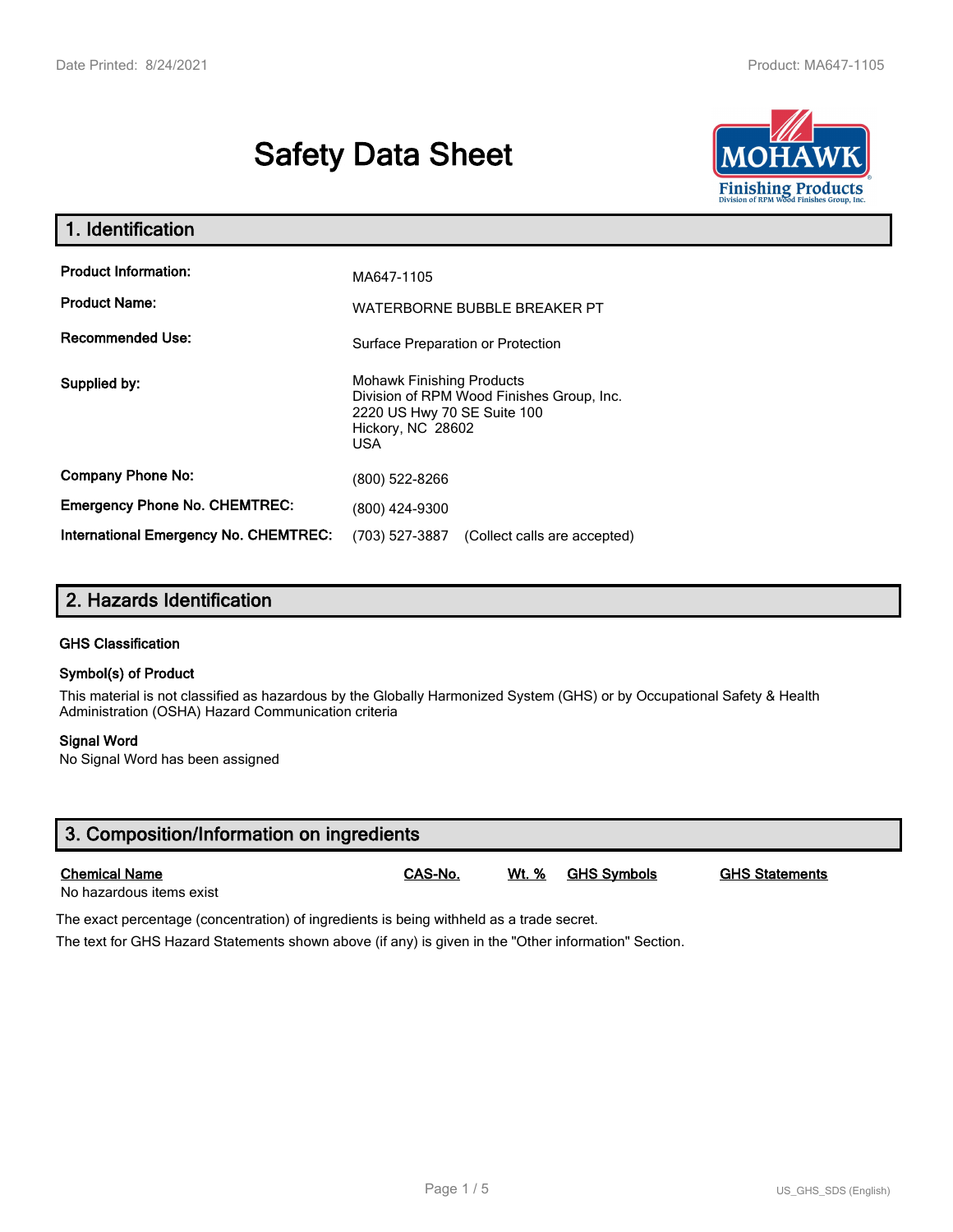## **4. First-aid Measures**



FIRST AID - EYE CONTACT: IF IN EYES: Rinse cautiously with water for several minutes. Remove contact lenses, if present and easy to do. Continue rinsing. If eye irritation persists: Get medical advice/attention.

FIRST AID - SKIN CONTACT: IF ON SKIN: Gently wash with plenty of Soap and Water. If skin irritation occurs: Get medical advice/ attention.

FIRST AID - INGESTION: IF SWALLOWED: rinse mouth. Do NOT induce vomiting. IF exposed or if you feel unwell: Call a POISON CENTER or doctor/physician.

FIRST AID - INHALATION: IF INHALED: If breathing is difficult, remove victim to fresh air and keep at rest in a position comfortable for breathing. IF exposed or if you feel unwell: Call a POISON CENTER or doctor/physician.

## **5. Fire-fighting Measures**

**SPECIAL FIREFIGHTING PROCEDURES:** This product is not expected to burn under normal conditions of use.

**FIREFIGHTING EQUIPMENT:** None.

## **6. Accidental Release Measures**

#### **ENVIRONMENTAL MEASURES:** No Information

**STEPS TO BE TAKEN IN CASE MATERIAL IS RELEASED OR SPILLED:** Follow personal protective equipment recommendations found in Section VIII. Personal protective equipment needs must be evaluated based on information provided on this sheet and the special circumstances created by the spill including; the material spilled, the quantity of the spill, the area in which the spill occurred, and the training and the expertise of employees in the area responding to the spill. Do not allow the spilled product to enter public drainage system or open waterways.

#### **7. Handling and Storage**



**HANDLING:** Avoid inhalation and contact with eyes, skin, and clothing. Wash hands thoroughly after handling and before eating or drinking.

**STORAGE:** Keep containers closed when not in use. Store in cool well ventilated space away from incompatible materials.

## **8. Exposure Controls/Personal Protection Ingredients with Occupational Exposure Limits**

**Chemical Name ACGIH TLV-TWA ACGIH-TLV STEL OSHA PEL-TWA OSHA PEL-CEILING**

No hazardous items exist

**Further Advice: MEL = Maximum Exposure Limit OES = Occupational Exposure Standard SUP = Supplier's Recommendation Sk = Skin Sensitizer N.E. = Not Established N.D. = Not Determined**

#### **Personal Protection**



**RESPIRATORY PROTECTION:** Use NIOSH approved respiratory protection.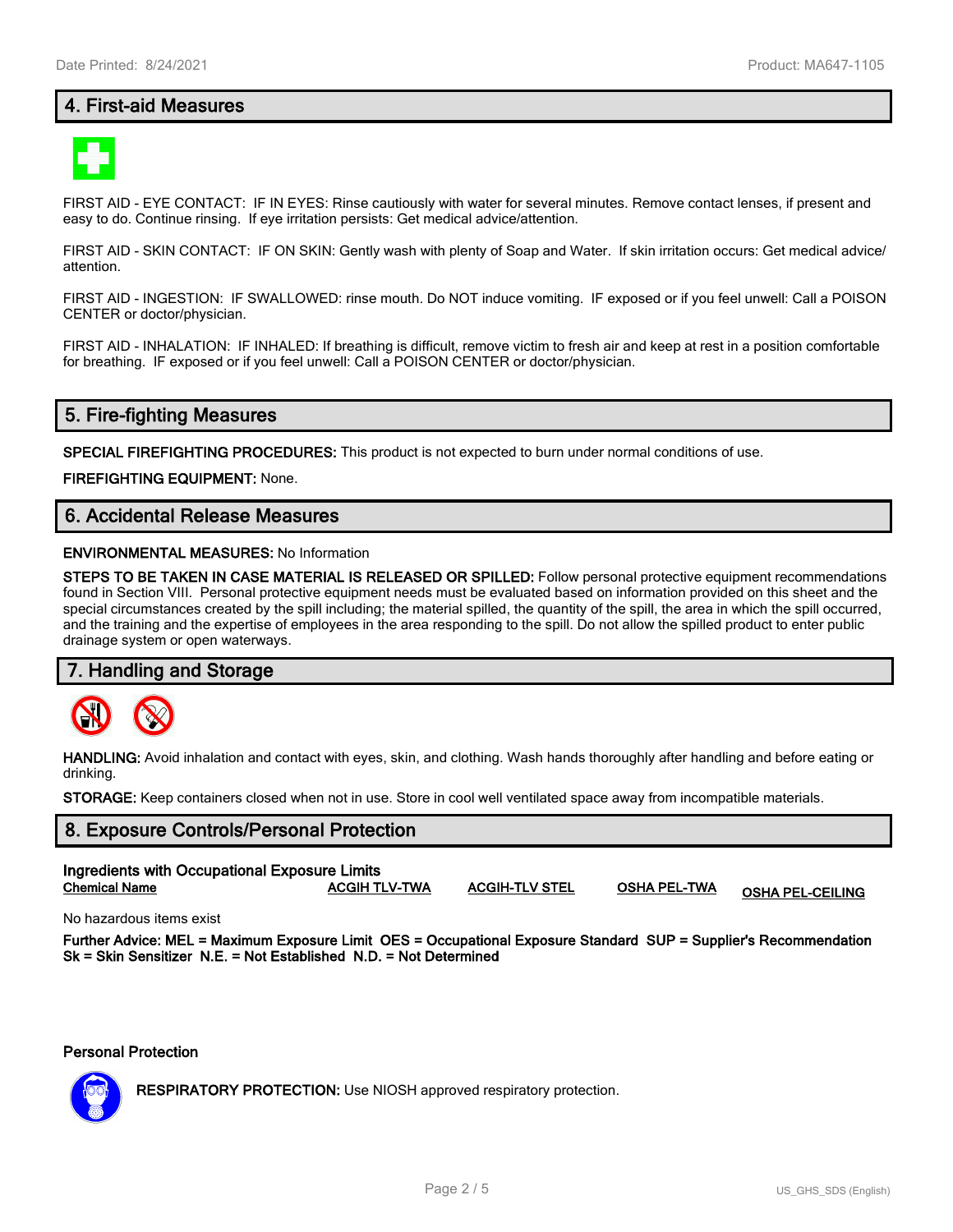

**SKIN PROTECTION:** Wear chemical resistant footwear and clothing such as gloves, an apron or a whole body suit as appropriate.



**EYE PROTECTION:** Wear chemical-resistant glasses and/or goggles and a face shield when eye and face contact is possible due to splashing or spraying of material.



**OTHER PROTECTIVE EQUIPMENT:** No Information



**HYGIENIC PRACTICES:** It is good practice to avoid contact with the product and/or its vapors, mists or dust by using appropriate protective measures. Wash thoroughly after handling and before eating or drinking.

## **9. Physical and Chemical Properties**

| Appearance:                    | Colored Liquid              | <b>Physical State:</b>                      | <b>LIQUID</b>        |  |
|--------------------------------|-----------------------------|---------------------------------------------|----------------------|--|
| Odor:                          | None to Very Faint          | <b>Odor Threshold:</b>                      | Not determined       |  |
| Density, g/cm3:                | 1.000                       | pH:                                         | Not determined       |  |
| Freeze Point, °F:              | Not determined              | <b>Viscosity:</b>                           | Not determined       |  |
| <b>Solubility in Water:</b>    | Not determined              | Partition Coefficient, n-octanol/<br>water: | Not determined       |  |
| Decomposition temperature, °F: | Not determined              | <b>Explosive Limits, %:</b>                 | Not determined       |  |
| Boiling Range, °F:             | Not determined              | Flash Point, °F:                            | $>$ 200 $^{\circ}$ F |  |
| Combustibility:                | Does not support combustion | Auto-Ignition Temperature, °F:              | Not determined       |  |
| <b>Evaporation Rate:</b>       | Slower than Diethyl Ether   | Vapor Pressure, mmHg:                       | Not determined       |  |
| <b>Vapor Density:</b>          | Not determined              |                                             |                      |  |
| $N.I. = No Information$        |                             |                                             |                      |  |

## **10. Stability and reactivity**

**STABILITY:** Stable under normal conditions.

**CONDITIONS TO AVOID:** Contact with incompatible materials.

**INCOMPATIBILITY:** Acids, Bases, Oxidizing agents

**HAZARDOUS DECOMPOSITION PRODUCTS:** Not determined.

## **11. Toxicological information**

**Practical Experiences**

**EMERGENCY OVERVIEW:** No Information **EFFECT OF OVEREXPOSURE - EYE CONTACT:** No Information **EFFECT OF OVEREXPOSURE - INGESTION:** No Information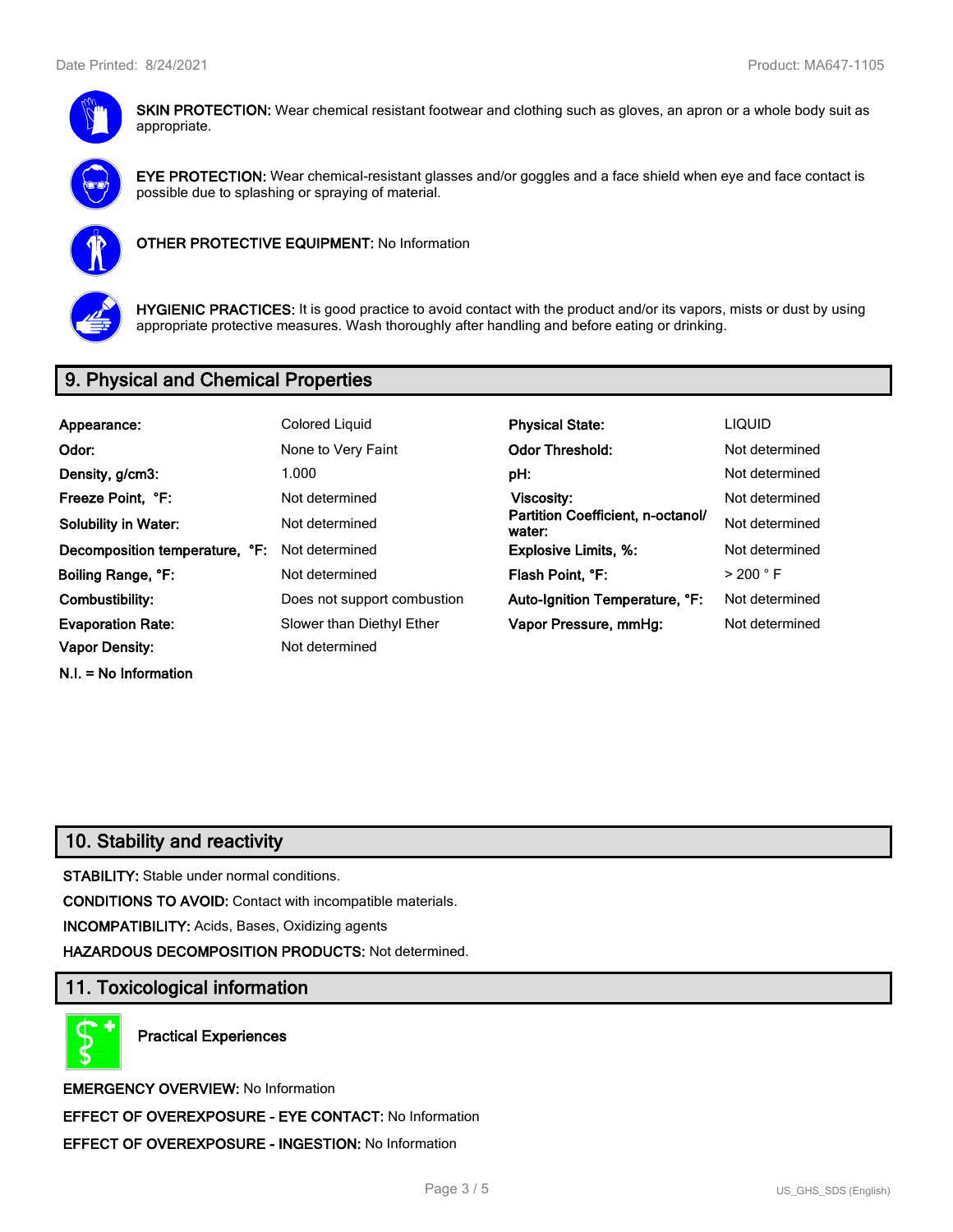#### **EFFECT OF OVEREXPOSURE - INHALATION:** No Information

#### **EFFECT OF OVEREXPOSURE - SKIN CONTACT:** No Information

**CARCINOGENICITY:** No Information

#### **PRIMARY ROUTE(S) OF ENTRY:**

#### **Acute Toxicity Values The acute effects of this product have not been tested. Data on individual components are tabulated below**

| CAS-No.   | Chemical Name | Oral LD50 | Dermal LD50 | Vapor LC50 |
|-----------|---------------|-----------|-------------|------------|
| No        |               |           |             |            |
| hazardous |               |           |             |            |

hazardous items exist

#### **N.I. = No Information**

## **12. Ecological information**

**ECOLOGICAL INFORMATION:** Ecological evaluation of this material has not been performed; however, do not allow the product to be released to the environment without governmental approval/permits.

## **13. Disposal Information**



**Product**

**DISPOSAL METHOD:** Waste from this material may be a listed and/or characteristic hazardous waste. Dispose of material, contaminated absorbent, container and unused contents in accordance with local, state, and federal regulations.

**STEPS TO BE TAKEN IN CASE MATERIAL IS RELEASED OR SPILLED:** Follow personal protective equipment recommendations found in Section VIII. Personal protective equipment needs must be evaluated based on information provided on this sheet and the special circumstances created by the spill including; the material spilled, the quantity of the spill, the area in which the spill occurred, and the training and the expertise of employees in the area responding to the spill. Do not allow the spilled product to enter public drainage system or open waterways.

### **14. Transport Information**

#### **SPECIAL TRANSPORT PRECAUTIONS:** No Information

**DOT:** NOT RESTRICTED

**IATA:** NOT RESTRICTED

**IMDG:** NOT RESTRICTED